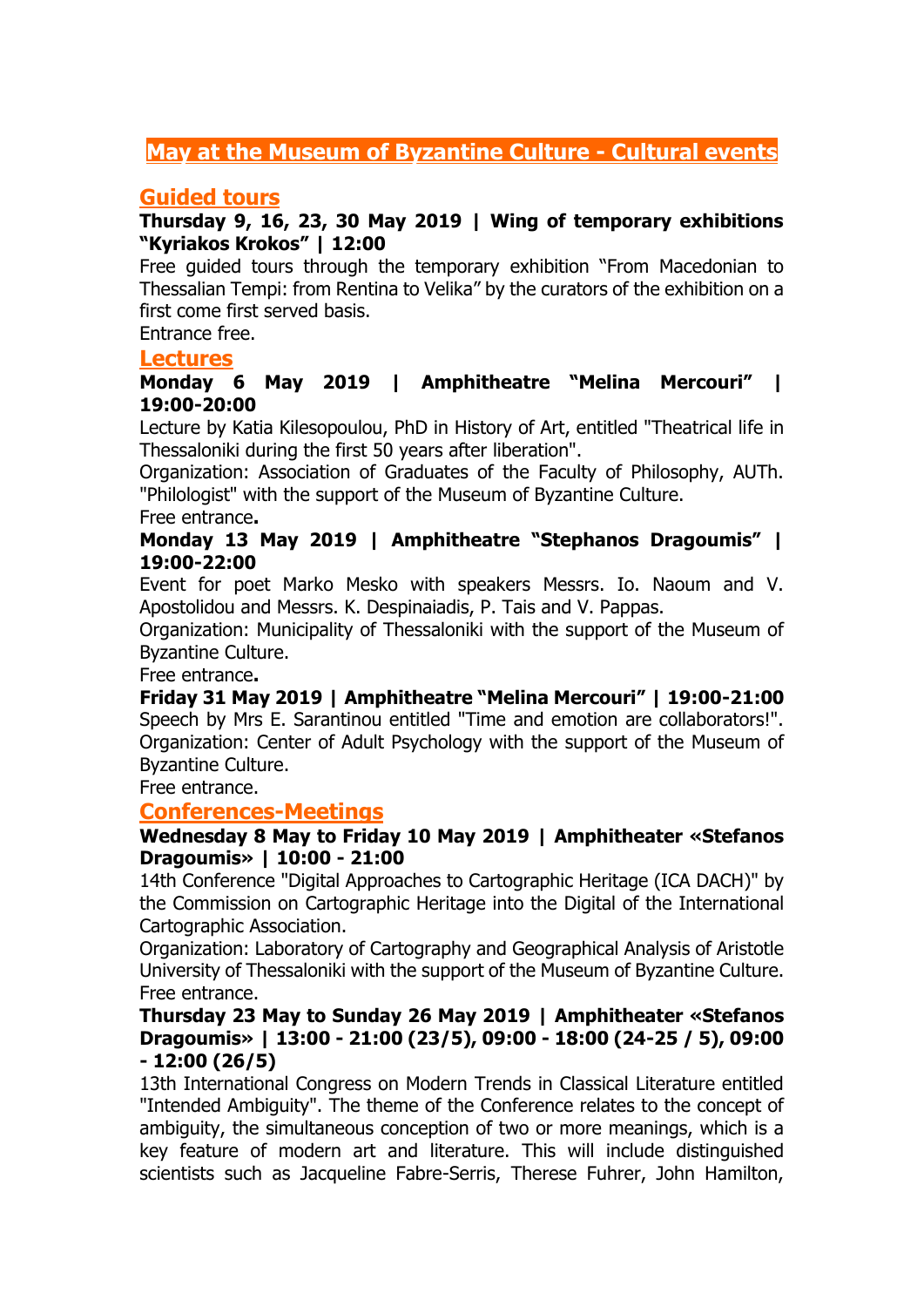Stephen Harrison, Joachim Knape, Jenny Strauss Clay, Richard F. Thomas, Michael Chrysanthopoulos, Martin Vöhler, and others. world-renowned for their work in Classical Literature and Comparative Literature.Mr. Walter Stechel, Consul of Germany in Thessaloniki, Professor Antonios Regakos and Prof. Franco Montanari, general publishers of the Trends in Classics series, as well as Professor Mrs. Therese Fuhrer, will address.

Organization: Department of Philology AUTh. and the Department of Classical Studies Ludwigs-Maximilians-Universität Munich with the support of the Museum of Byzantine Culture.

Free entrance.

The works of the conference are open to the public, which in order to participate should complete the registration form on the site: https://www.lit.auth.gr/13th\_trends. Conference attendance attestations will be provided to those who request it at the conference secretariat.

### **Music-theatrical events**

### **Saturday 11 May 2019 | Amphitheater «Stefanos Dragoumis» | 19:00**

Musical event of the New Academy of Music in the SKG-Bridges Festival. Organization: SKG-Bridges Festival (Office of Social Political Prime Minister) with the support of the Museum of Byzantine Culture.

Free entrance.

### **Tuesday, 28 May 2019 | Amphitheater «Stefanos Dragoumis» | 20:00 - 21:30**

Piano recital with pianist Triantaphyllos Liotis.

Organization: Mrs. Lina Tonia, teaching at the University of Macedonia. Free entrance.

### **International Book Fair 2019**

### **Thursday 9 May to Sunday 12 May 2019 | 16th International Fair of Thessaloniki (Pavilion 13-15) | 10:00 - 21:00**

The Museum of Byzantine Culture will participate in the 16th International Book Fair, which will take place at the Thessaloniki International Fair (HELLEXPO), presenting to the public the publications of the Museum and the Archaeological Resources Fund. Organization: Thessaloniki International Fair.

## **Green Cultural Routes**

### **Thursday 9 May and Friday 10 May 2019 | Permanent Museum Exhibition of Byzantine Culture | 12:00**

The Museum of Byzantine Culture, participating in the "Green Cultural Routes" for the seventh consecutive year, highlights the plant world through its exhibits.

Green Cultural Routes is a pan-Hellenic communication event organized by the Ministry of Culture and Sport. The aim is to promote sustainable development by educating citizens on the protection and promotion of both the natural environment and the cultural wealth of the country.

**Thursday, May 9, 2019, 12:00: a thematic tour of the Museum's rooms**, aiming to highlight the presence of the plant world in objects of the permanent exhibition by an archaeologist of the Museum. Visitors will approach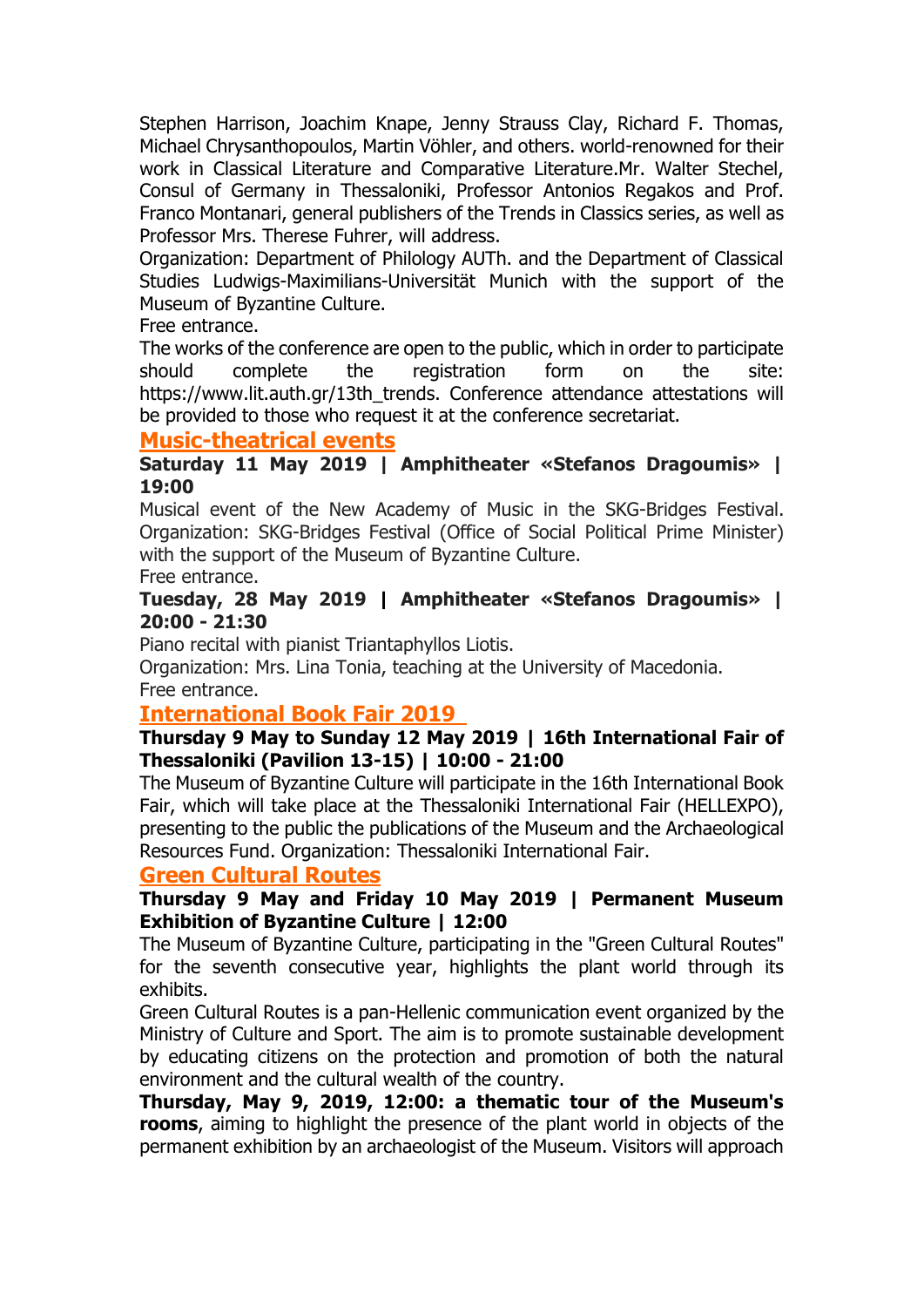the shape and symbolism of the plants in the Byzantine art through the objects of the permanent exhibition.

**Friday, May 10, 2019, 12:00: a thematic tour of the Museum's rooms**, aiming at highlighting the presence of the plant world in objects of the permanent exhibition by the Archaeologist of the Museum. Visitors will approach the shape and symbolism of the plants in the Byzantine art through the objects of the permanent exhibition. The tour will be completed with the distribution of seasonal plants, in cooperation with the City of Thessaloniki Quality Assurance Board of Diet.

Organization: Ministry of Culture and Sports with the support of the Museum of Byzantine Culture and the collaboration of the Urban Greenery of the Municipality of Thessaloniki.

Free entrance.

## **WORKERS OF CULTURE IN SOCIETY**

### **Saturday 11 May 2019 | Atrium of the Museum of Byzantine Culture | 21:00**

The Museum of Byzantine Culture participates and supports for the sixth time the events to be held under the action "THE WORKERS OF CULTURE IN SOCIETY".

Organization: Association of Employees of the Ministry of Culture of Northern Greece in collaboration with the National Theatre of Northern Greece. Free entrance.

## **Multilingual Feast**

### **Friday 17 May 2019 | Permanent Museum Exhibition of Byzantine Culture | 12:00**

On the occasion of the 7th Multilingual Feast, a thematic tour will be held on selected exhibits of the permanent exhibition by the Archaeologist of the Museum.

Organization: Municipality of Thessaloniki - Museum of Byzantine Culture. Free entrance.

# **International Museum Day 2019**

## **Friday 17 May 2019 | White Tower | 10:00 - 12:00**

In the context of the International Museum Day and the action of the Ministry of the Interior a thematic tour of the White Tower will take place. Free entrance.

# **Educational programs**

### **Monday 20 May to Friday 24 May 2019 | Rotunda, permanent exhibition of the Museum of Byzantine Culture and Mosaic Workshop of the Museum of Byzantine Culture | 9:00 - 12:00**

Conducting an Educational Program titled "The Mosaic Mosaics of Thessaloniki: a world made of glass and stone."

The Byzantine mosaics of Thessaloniki are masterpieces of Byzantine art with great historical and artistic significance. However, they have not received the same visibility and attention to make them accessible to the general public and